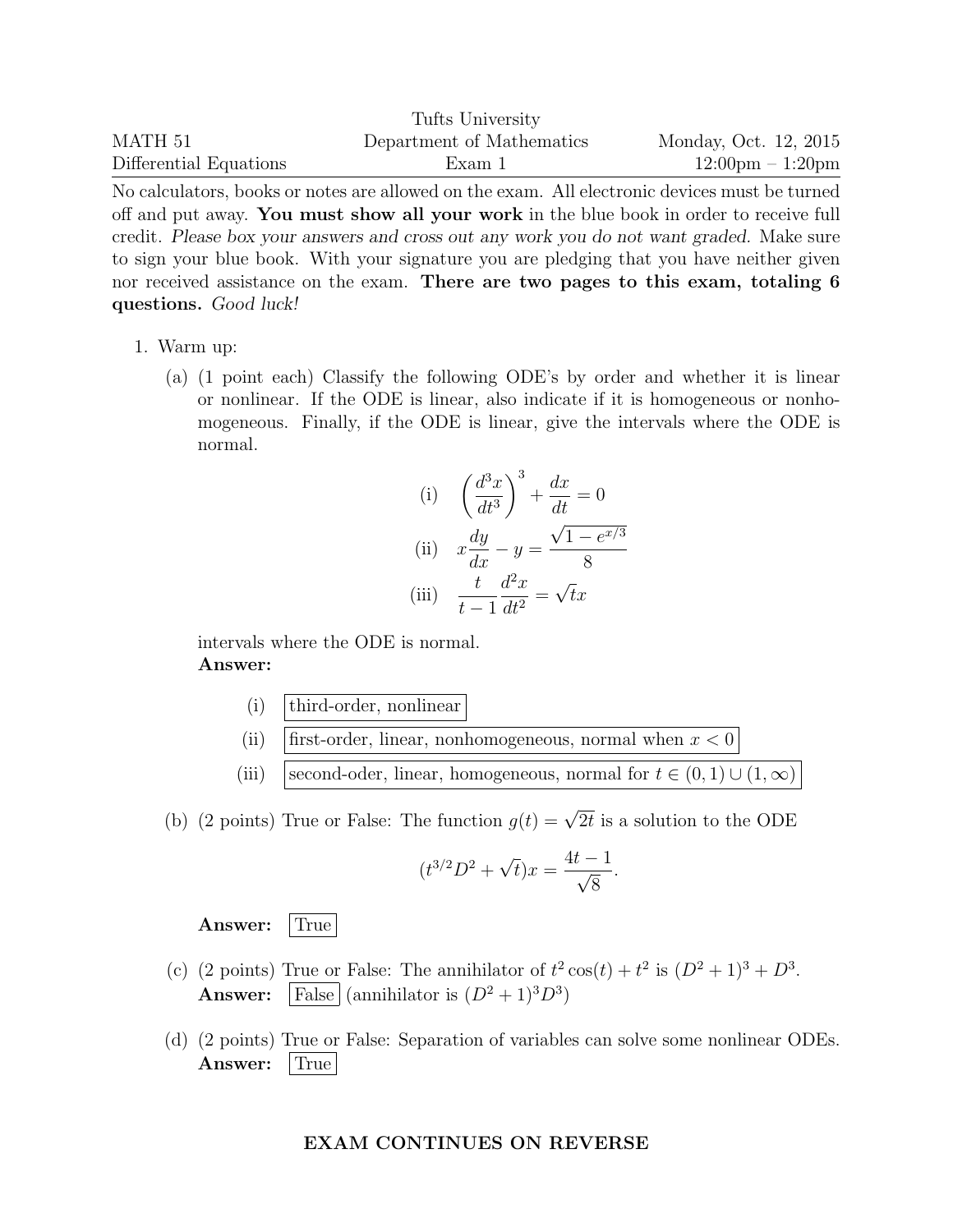2. Consider the ODE

<span id="page-1-0"></span>
$$
(D2 + 4)x = cos(t).
$$
 (1)

(a)  $(15 \text{ points})$  What is the general solution to equation  $(1)$ ?

Answer: The solution to the associated homogeneous equation is

<span id="page-1-1"></span>
$$
x_H(t) = c_1 \cos(2t) + c_2 \sin(2t)
$$
 (2)

The forcing function  $cos(t)$  is annihilated by  $D^2 + 1$ . Applying the annihilator to [\(2\)](#page-1-1) yields

$$
(D2 + 1)(D2 + 4)x = 0,
$$

so guess for particular solution is

$$
x_P(t) = A\cos(t) + B\sin(t).
$$

Substituting the guess for  $x_P (t)$  into [\(2\)](#page-1-1) yields the equation

$$
3A\cos(t) + 3B\sin(t) = \cos(t),
$$

so solutions is  $A=\frac{1}{3}$  $\frac{1}{3}$  and  $B = 0$ . Finally, the general solution to [\(2\)](#page-1-1) is

$$
x(t) = x_H(t) + x_P(t)
$$
  
= 
$$
c_1 \cos(2t) + c_2 \sin(2t) + \frac{1}{3} \cos(t)
$$
 (3)

(b) (6 points) What is the specific solution to equation [\(1\)](#page-1-0) satisifying

<span id="page-1-2"></span>
$$
x(0) = x'(0) = 0?
$$

**Answer:** Substituting the general solution [\(3\)](#page-1-2) into  $x(0) = 0$  yields

$$
c_1 + \frac{1}{3} = 0 \Rightarrow c_1 = -\frac{1}{3}.
$$

Likewise, substituting  $x'(t) = -2c_1 \sin(2t) + 2c_2 \cos(2t) - \frac{1}{3}$  $\frac{1}{3}\sin(t)$  into  $x'(0) = 0$ yields

$$
2c_2 = 0 \Rightarrow c_2 = 0.
$$

Therefore, the specific solution satisfying the given initial conditions is

$$
x(t) = -\frac{1}{3}\cos(2t) + \frac{1}{3}\cos(t)
$$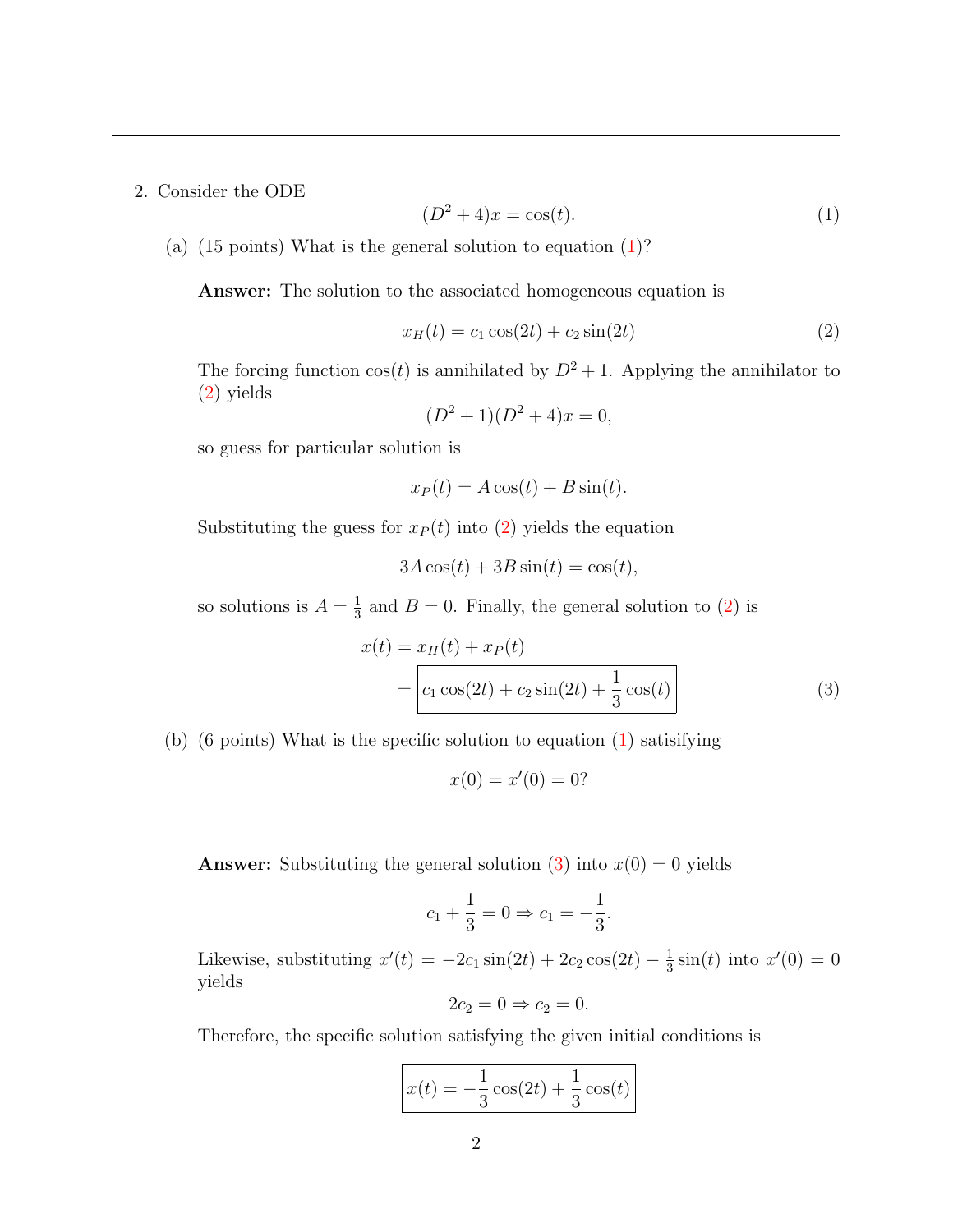3. (15 points) Solve the following differential equation using any method you see fit.

$$
x' + \cos(t)x = \cos(t)
$$

Answer: This ODE is separable, but if you don't see that, it can be solved using variation of parameters. The associated homogeneous equation is

$$
x' + \cos(t)x = 0
$$

Using separation of variables on this yields

$$
\frac{dx}{x} = -\cos(t) dt
$$

$$
\Rightarrow \ln|x| = -\sin(t) + c
$$

$$
\Rightarrow x_H(t) = c e^{-\sin(t)}
$$

Substituting the guess  $x(t) = k(t)e^{-\sin(t)}$  yields

$$
(k'(t)e^{-\sin(t)} - \cos(t)k(t)e^{-\sin(t)}) + \cos(t)k(t)e^{-\sin(t)} = \cos(t)
$$
  

$$
\iff k'(t)e^{-\sin(t)} = \cos(t)
$$
  

$$
\Rightarrow k'(t) = \cos(t)e^{\sin(t)}
$$

Integrating yields

$$
k(t) = e^{\sin(t)} + c.
$$

So, the general solution is

$$
x(t) = (e^{\sin(t)} + c)e^{-\sin(t)}
$$

$$
= \boxed{ce^{-\sin(t)} + 1}
$$

4. (15 points) Are the functions  $h_1(t) = t^2 + e^{t-1}$ ,  $h_2(t) = 2t^2$ , and  $h_3(t) = 4e^t$  linearly independent? Justify your answer.

**Answer:** We observe  $h_1(t) = \frac{1}{2}h_2(t) + \frac{e^{-1}}{4}h_3(t)$ , and so  $c_1(1) = -1$ ,  $c_2 = \frac{1}{2}$  $\frac{1}{2}$ , and  $c_3 = \frac{e^{-1}}{4}$ is a nonzero solution to  $c_1h_1(t) + c_2h_2(t) + c_3h_3(t) = 0$ . Therefore, the functions are linearly dependent.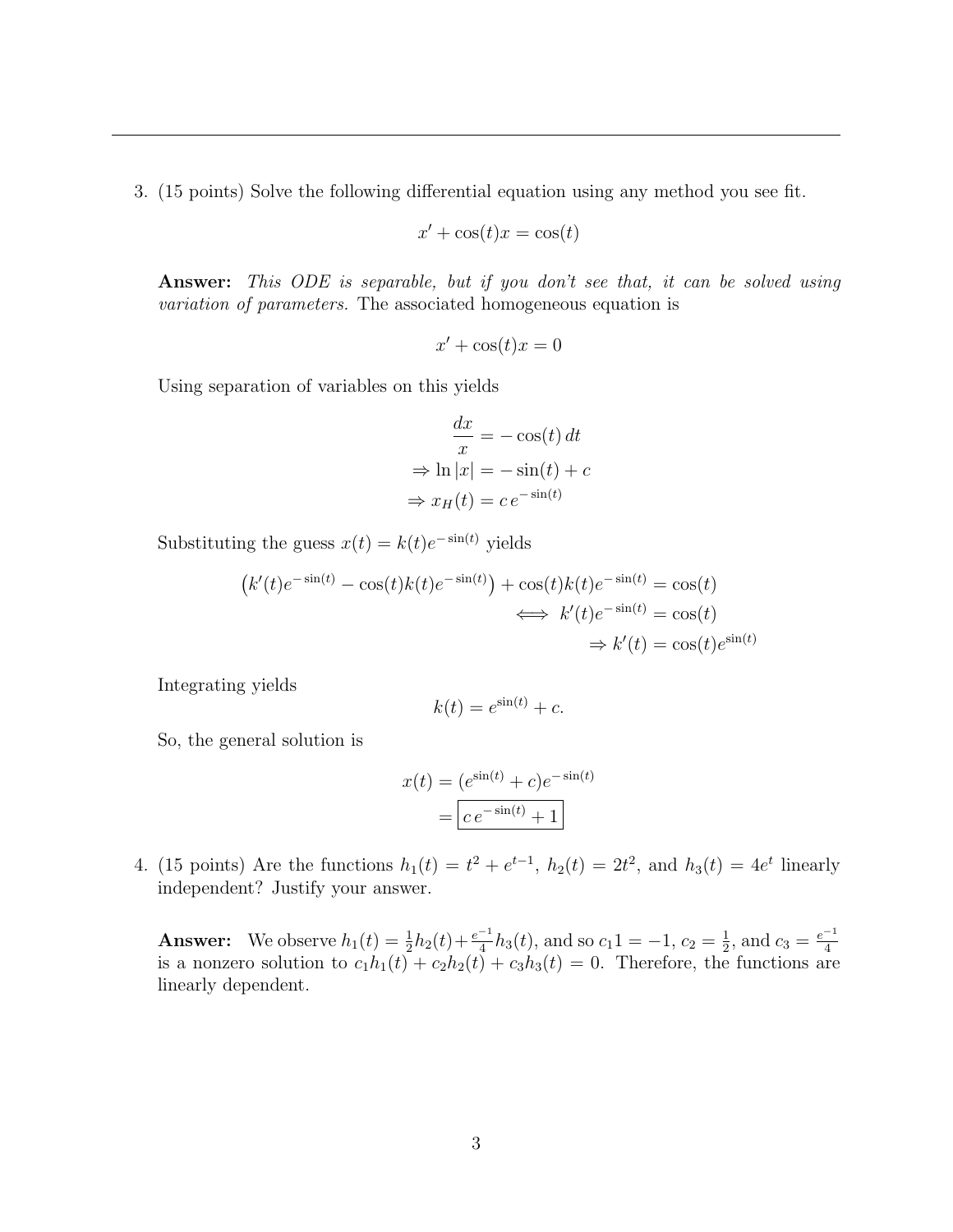Taking the Wronskian hurts, but if you didn't see the linear dependence right away, you should get zero. For example,

$$
\begin{aligned}\n\begin{vmatrix}\nt^2 + e^{t-1} & 2t^2 & 4e^t \\
2t + e^{t-1} & 4t & 4e^t \\
2 + e^{t-1} & 4 & 4e^t\n\end{vmatrix} &= 4e^t \left| \begin{bmatrix} 2t + e^{t-1} & 4t \\ 2 + e^{t-1} & 4 \end{bmatrix} \right| - 4e^t \left| \begin{bmatrix} t^2 + e^{t-1} & 2t^2 \\ 2 + e^{t-1} & 4 \end{bmatrix} \right| \\
&+ 4e^t \left| \begin{bmatrix} t^2 + e^{t-1} & 2t^2 \\ 2t + e^{t-1} & 4t \end{bmatrix} \right| \\
&= 4e^t \left[ (8t + 4e^{t-1} - 8t - 4te^{t-1}) \dots - (4t^2 + 4e^{t-1} - 4t^2 - 2t^2e^{t-1}) \dots + (4t^3 + 4te^{t-1} - 4t^3 - 2t^2e^{t-1}) \right] \\
&= 0\n\end{aligned}
$$

(Colors are used to show which terms cancel.)

5. (20 points) Is the collection of solutions

$$
x(t) = c_1 e^t + c_2 t e^t + c_3 (t - 1) e^t + e^{-t}
$$

the general solution to

$$
(D^3 - 2D^2 + D)x = -4e^{-t}
$$
?

If not, give an initial condition of the form

$$
x(t_0) = \alpha_0
$$
  

$$
x'(t_0) = \alpha_1
$$
  

$$
x''(t_0) = \alpha_2
$$

which cannot be satisfied by the proposed collection of solutions.

Answer: Let  $x_p = e^{-t}$ ,  $h_1(t) = e^t$ ,  $h_2(t) = t e^t$ , and  $h_3(t) = (t - 1)e^t$ . Also, let  $L = D(D-1)^2$ . The characteristic polynomial of L has a double root equal to 1, so we know  $h_1(t)$  and  $h_2(t)$  are solutions to the associated homogeneous ODE  $L[x] = 0$ . Since  $h_3(t) = h_2(t) - h_1(t)$  and L is linear, we also know that  $h_3(t)$  is a solution to  $L[x] = 0$ . (You could also show these functions were solutions to  $L[x] = 0$  by computing  $L[h_j]$ and showing it equals zero for  $j = 1, 2, 3$ . Likewise, we can see that

$$
L[x_p] = -e^{-t} - 2e^{-t} - 1e^{-t} = -4e^{-t},
$$

so  $x_p$  is a particular solution to the nonhomogeneous ODE  $L[x] = -4e^{-t}$ . It follows that the proposed collection of solutions would generate the general solution if  $h_1(t)$ ,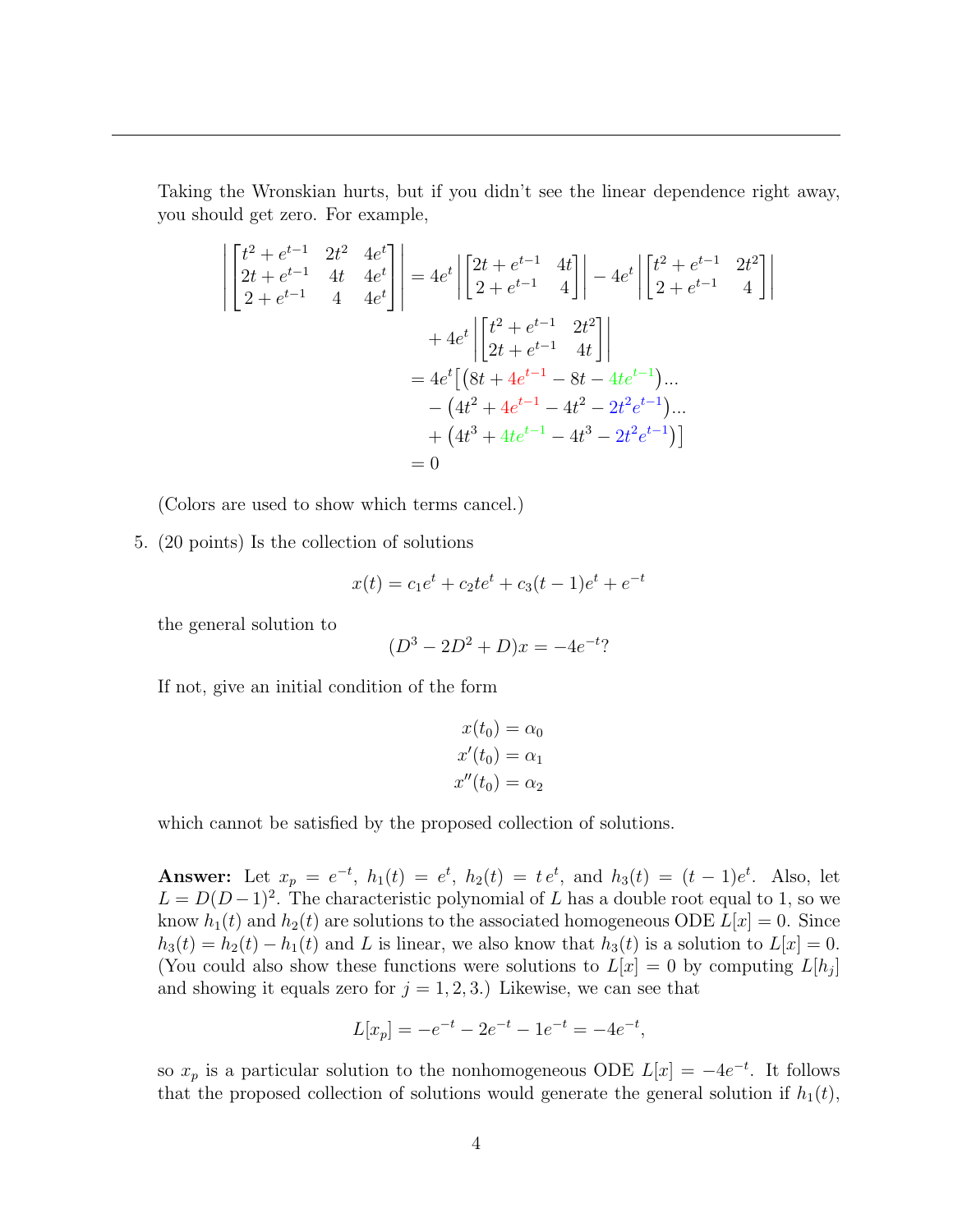$h_2(t)$ , and  $h_3(t)$  were linear independent. However, since  $h_3(t) = h_2(t) - h_1(t)$ , the functions are linearly dependent. Therefore, the proposed collection of solutions  $x(t)$ is not the general solution.

To demonstrate there is an initial condition that is not satisfied, first compute the required derivatives of  $x(t)$ :

$$
x(t) = c_1e^t + c_2te^t + c_3(t-1)e^t + e^{-t}
$$
  
\n
$$
x'(t) = c_1e^t + c_2(t+1)e^t + c_3te^t - e^{-t}
$$
  
\n
$$
x''(t) = c_1e^t + c_2(t+2)e^t + c_3(t+1)e^t + e^{-t}
$$

Then, let's choose  $t_0 = 0$  for simplicity, yielding

$$
x(0) = c_1 - c_3 + 1
$$
  
\n
$$
x'(0) = c_1 + c_2 - 1
$$
  
\n
$$
x''(0) = c_1 + 2c_2 + c_3 + 1
$$

It follows that the initial conditions are equivalent to

<span id="page-4-0"></span>
$$
\tilde{\alpha}_0 = c_1 - c_3 \tag{4}
$$

<span id="page-4-2"></span><span id="page-4-1"></span>
$$
\tilde{\alpha}_1 = c_1 + c_2 \tag{5}
$$

$$
\tilde{\alpha}_2 = c_1 + 2c_2 + c_3 \tag{6}
$$

where  $\tilde{\alpha}_0 = \alpha_0 - 1$ ,  $\tilde{\alpha}_1 = \alpha_1 + 1$ , and  $\tilde{\alpha}_2 = \alpha_2 - 1$ . Subtracting [\(4\)](#page-4-0) from [\(5\)](#page-4-1) and subtracting  $(4)$  from  $(6)$  yields

<span id="page-4-3"></span>
$$
\tilde{\alpha}_1 - \tilde{\alpha}_0 = c_2 + c_3 \tag{7}
$$

<span id="page-4-4"></span>
$$
\tilde{\alpha}_2 - \tilde{\alpha}_0 = 2c_2 + 2c_3 \tag{8}
$$

Combining these two equations by subtracting two-times [\(7\)](#page-4-3) from [\(8\)](#page-4-4) yields

$$
\tilde{\alpha}_2 - 2\tilde{\alpha}_1 + \tilde{\alpha}_0 = 0
$$
  

$$
\iff \alpha_2 - 2\alpha_1 + \alpha_0 = 4
$$

It follows that if we choose  $\alpha_0$ ,  $\alpha_1$ , and  $\alpha_2$  such that  $\alpha_2 - 2\alpha_1 + \alpha_0 \neq 4$ , then  $x(t)$ cannot satisfy it. Such a set of initial conditions is

$$
x(t0) = 0
$$
  
\n
$$
x'(t0) = 0
$$
  
\n
$$
x''(t0) = 0
$$

(Note that writing this set of initial conditions without any justification does not ear partial credit.)